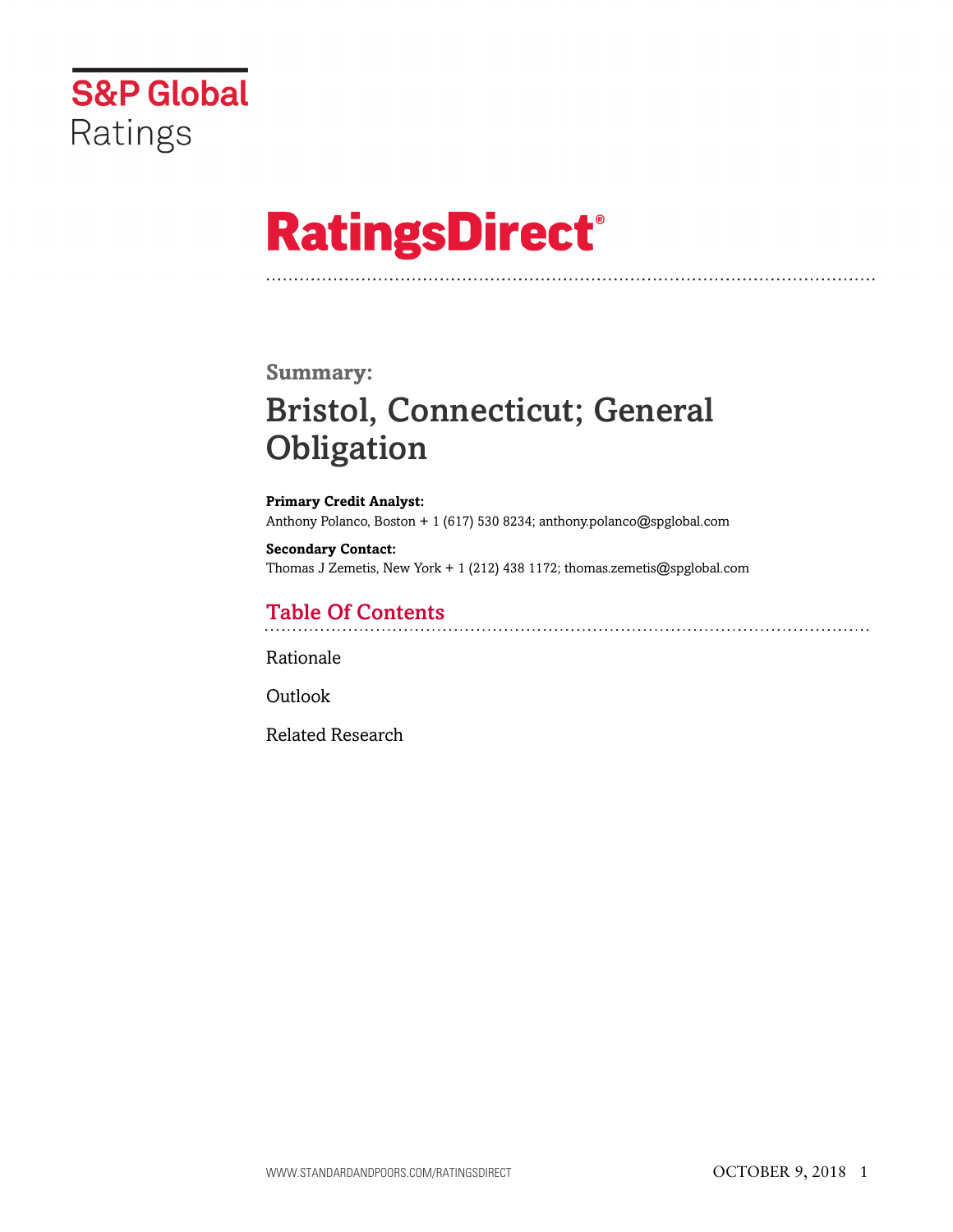# **Summary:** Bristol, Connecticut; General Obligation

| <b>Credit Profile</b>                                                            |               |            |  |
|----------------------------------------------------------------------------------|---------------|------------|--|
| US\$22.5 mil Tax-Exempt GO bnds, iss of 2018 ser A dtd 10/15/2018 due 10/15/2038 |               |            |  |
| Long Term Rating                                                                 | $AA+$ /Stable | New        |  |
| US\$7.9 mil taxable GO bnds, iss of 2018 ser B due 10/15/2038                    |               |            |  |
| Long Term Rating                                                                 | $AA+$ /Stable | <b>New</b> |  |
| Bristol GO                                                                       |               |            |  |
| Long Term Rating                                                                 | $AA+$ /Stable | Affirmed   |  |

# <span id="page-1-0"></span>Rationale

S&P Global Ratings assigned its 'AA+' rating to Bristol, Conn.'s series 2018A and B general obligation (GO) bonds and affirmed its 'AA+' rating on the city's existing GO debt. The outlook is stable.

The city's unlimited-tax-GO pledge to levy ad valorem taxes without limit as to rate or amount on all taxable property within its borders secures the bonds. We understand officials intend to use bond proceeds toward various capital improvement projects.

Factors supporting the rating include our opinion of Bristol's:

- Strong economy, with access to a broad and diverse metropolitan statistical area (MSA);
- Strong management, with good financial policies and practices under our Financial Management Assessment (FMA) methodology;
- Strong budgetary performance, with a slight operating surplus in the general fund and an operating surplus at the total governmental fund level in fiscal 2017;
- Very strong budgetary flexibility, with an available fund balance in fiscal 2017 of 16% of operating expenditures;
- Very strong liquidity, with total government available cash at 30.1% of total governmental fund expenditures and 8.4x governmental debt service, and access to external liquidity we consider strong;
- Very strong debt and contingent liability position, with debt service carrying charges at 3.6% of expenditures and net direct debt that is 39.6% of total governmental fund revenue, as well as low overall net debt at less than 3% of market value; and
- Strong institutional framework score.

#### Very strong economy

We consider Bristol's economy strong. The city, with an estimated population of 59,938, is in Hartford County in central Connecticut, about 16 miles east of Hartford. It is in the Hartford-West Hartford-East Hartford MSA, which we consider broad and diverse. The city has a projected per capita effective buying income of 109.4% of the national level and per capita market value of \$93,373. Overall, market value was stable over the past year at \$5.6 billion in 2019. The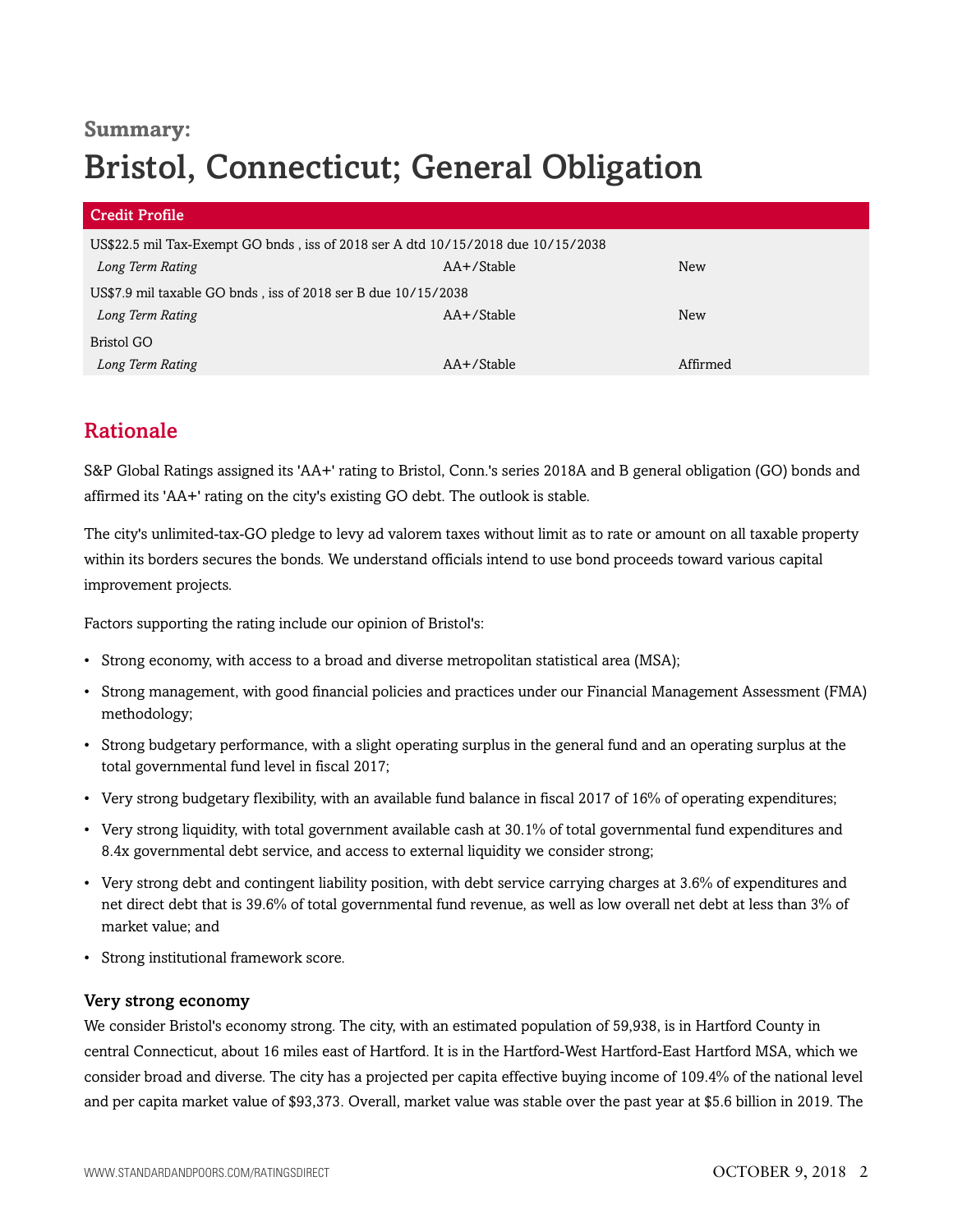county unemployment rate was 4.8% in 2017.

Many residents commute to Hartford for employment opportunities. The city is serviced by Interstate 84 and Route 229 with Bradley International Airport about 30 miles away.

The city is home to the sports broadcaster and media firm ESPN, which is its largest employer, with more than 4,000 employees, and its largest taxpayer, accounting for 5.6% of the net taxable grand list (assessed value in Connecticut). There is no taxpayer concentration as the ten leading payers account for a diverse 12.1% of the grand list. Other major employers include the city, Bristol Hospital, Faneuil Inc., and Amazon.

The city's grand list continues to increase following some declines between 2012 and 2014. The increase over the past few years has primarily reflected ongoing developments and a stable real estate market. Although currently not finalized, officials estimate the grand list will once again see a modest increase as of Oct. 1, 2018.

The city continues to experience new and ongoing development, including by some from its top employers. Amazon has completed renovations of a 60,000-square-foot distribution facility and has begun operations in the city. ESPN continues to invest in its headquarters facilities, including renovating a 400,000-square-foot former factory building now known as "ESPN North" and has acquired 20 adjoining acres across Birch Street. Faneuil Inc. recently renovated a large call center, which has created more than 400 jobs in the downtown area. PODS has completed construction of a large distribution facility and GMN USA has developed an advance manufacturing facility. Bristol Hospital is also in the process of building a 60,000-square-foot medical office building downtown. The city has also seen expansion of its residential base with the construction of new single-family homes and a new senior-living community. Finally, it sees ongoing investment and further development downtown as it continues to implement its Master Plan, coupled with new and existing employers moving or expanding their operations in the Southeast Bristol Business Park. As a result, we expect the city's economy to remain strong.

#### Strong management

We view the city's management as strong, with good financial policies and practices under our FMA methodology, indicating financial practices exist in most areas, but that governance officials might not formalize or monitor all of them on a regular basis.

We revised the city's financial management assessment from strong to good due to the lack of a comprehensive long-term financial forecast that encompasses all of the city's revenue and expenditure line items. Bristol currently maintains financial projections on debt service and its potential effects on future budgets and mill rates but does not forecast future revenues and expenditures on a formal basis. However, officials indicate the city will seek to formally project its operating revenues and expenditures from now on and incorporate these projections into its capital improvement and debt plans as part of a new initiative with the city's 10-Year Capital Improvement and Strategic Planning Committee.

Bristol maintains a number of best practices critical to supporting credit quality, and these practices are highly embedded in the government's daily operations. Key policies and practices include a conservative budget process (whereby three-to-five years of historical trends are used and intergovernmental revenue is included only when amounts have been confirmed) as well as monthly budgetary performance reporting to the board. The city also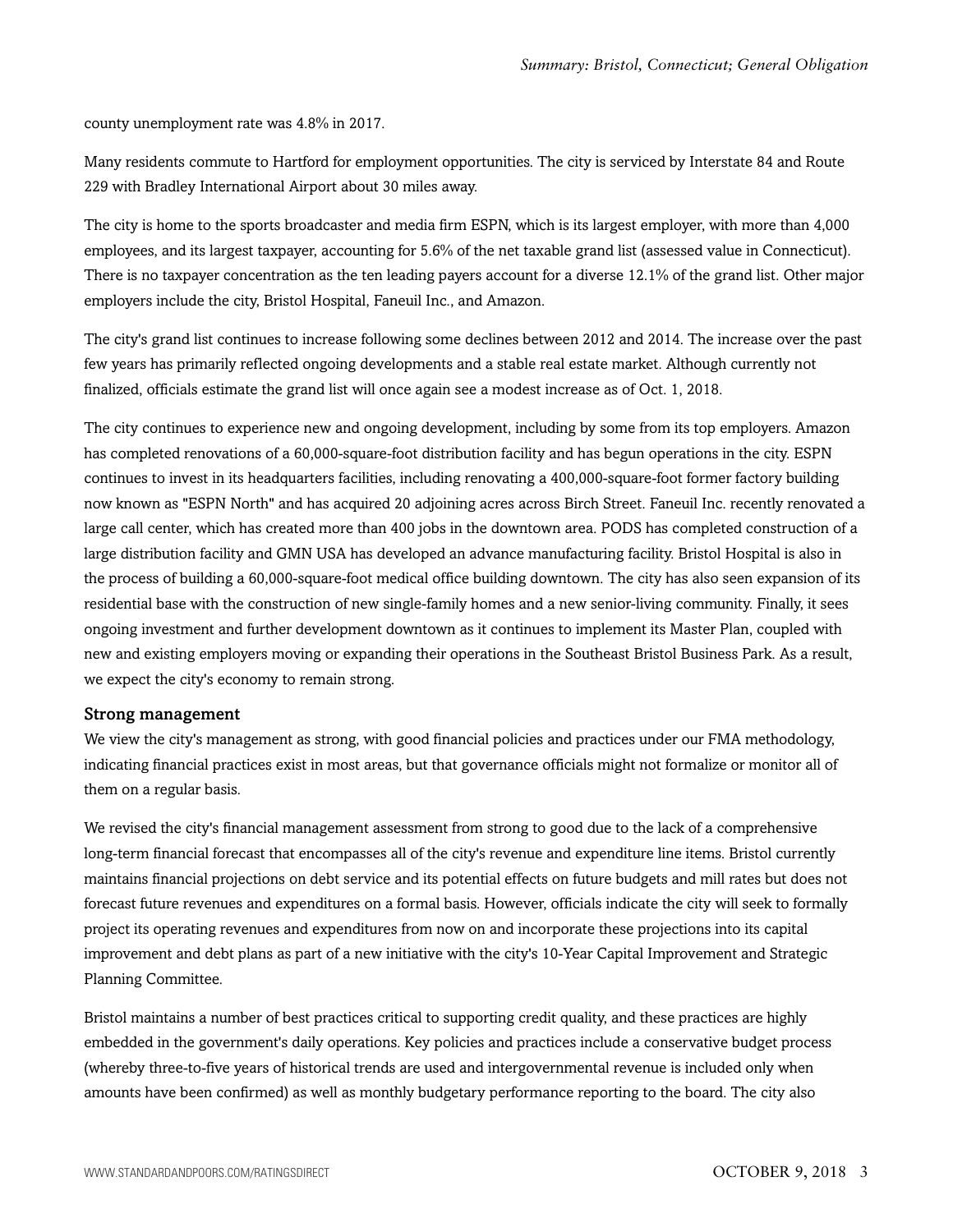maintains a formal ten-year capital improvement plan that identifies funding sources and is updated annually. In addition, it has a formal debt management policy, an investment policy with monthly reporting of holdings and earnings, and a reserve policy that limits unassigned fund balance at 10%-15% of expenditures and total fund balance at 15%-20% of expenditures, to which it has historically adhered.

#### Strong budgetary performance

Bristol's budgetary performance is strong, in our opinion. The city had slight surplus operating results in the general fund of 1.2% of expenditures, and surplus results across all governmental funds of 3.3% in fiscal 2017. General fund operating results of the city have been stable over the last three years, with results of 2.2% in 2016 and 0.4% in 2015.

Fiscal 2017 results include adjustments for one-time capital expenditures and recurring transfers. According to officials, the fiscal 2017 general fund surplus was primarily due to revenues exceeding the budget (including motor vehicle excise taxes and intergovernmental revenue). Although the city had some higher-than-expected school department costs for the year, it was able to mitigate this through savings in other areas of the budget and increased revenues.

For fiscal 2018, the city estimates to have ended with a \$130,00 general fund surplus. Although its financial performance was balanced by fiscal year-end, the city had revenue shortfalls associated with several state grants that it had originally budgeted for but were not ultimately fully realized due to the state budget impasse and late state budget adoption during the fiscal year. In addition, it had higher-than-expected special education costs during the year. Management, however, indicates it was able to offset the costs and revenue shortfalls through tighter control of its budget which netted some savings in other parts of the budget, and higher-than=anticipated revenues.

The fiscal 2019 budget totals \$194.4 million, which represents a 1.34% increase over the prior year and does not include any use of fund balance. The budget includes a \$4.8 million decrease in revenues, including lower intergovernmental revenue as a result of reduced prior-year state budget adoption and changes in the legislative mill-rate cap for vehicle taxes. These reductions were offset by increases in taxes and assessment revenues, which the city adopted as a conservative approach to budgeting. Therefore, given its historically positive financial operations and projections, coupled with its conservative budgeting practices, we expect budgetary performance to remain strong.

Property taxes account for 63% of general fund revenues, followed by intergovernmental revenue at 33%. Collections have been strong, averaging 99% over the past three years.

#### Very strong budgetary flexibility

Bristol's budgetary flexibility is very strong, in our view, with an available fund balance in fiscal 2017 of 16% of operating expenditures, or \$35.7 million.

The city has steadily improved reserves over the past three years. For fiscal 2018, it estimates to have ended the year with a slight increase of \$130,000 as a result of balanced operations. The fiscal 2019 budget does not include any use of reserves and management does not expect any drawdowns in reserves by fiscal year-end. Therefore, we expect budgetary flexibility to remain very strong. The city also has a formal reserve policy of maintaining unassigned fund balance at 10%-15% of expenditures and total fund balance at 15%-20% of expenditures, which it adheres to.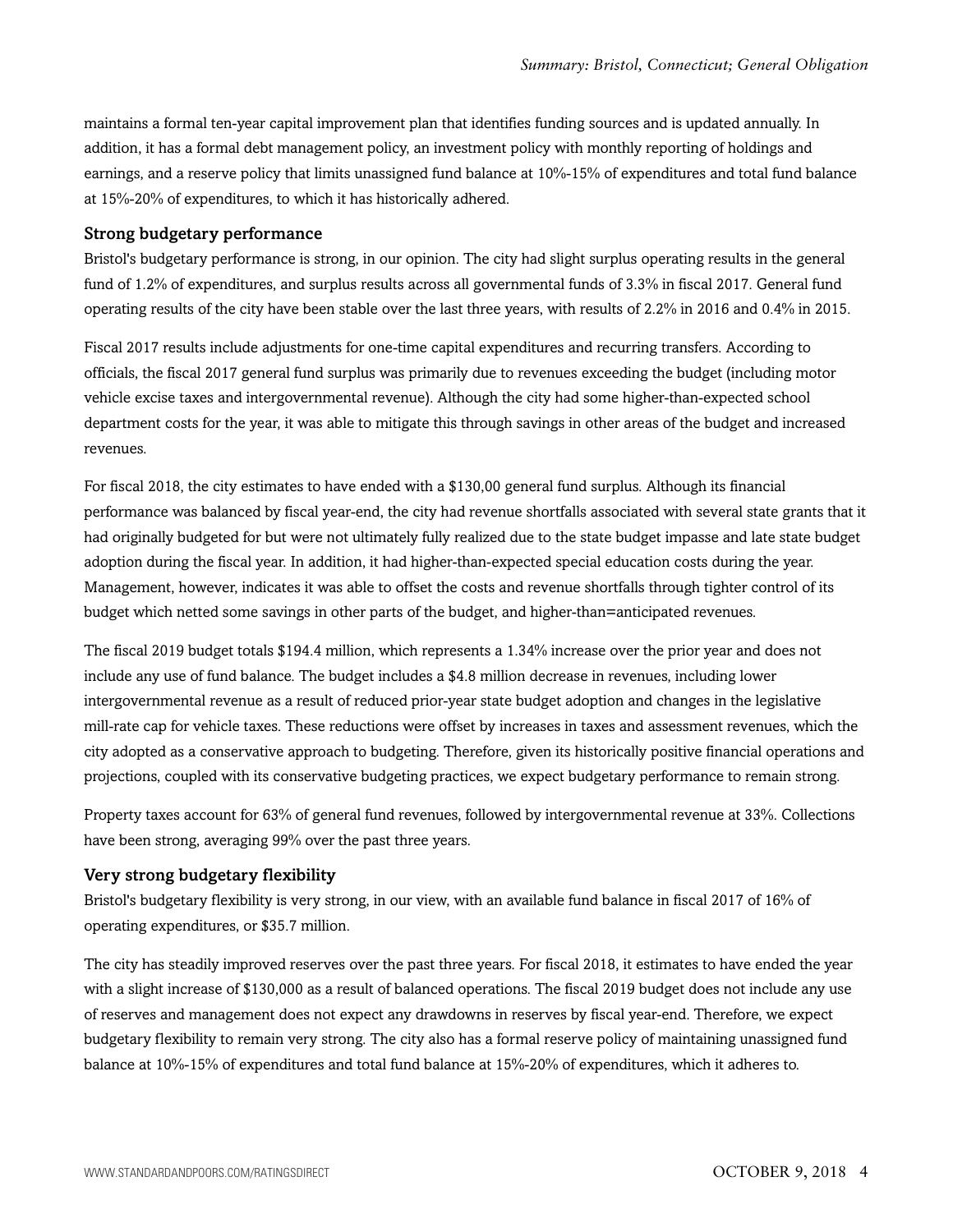#### Very strong liquidity

In our opinion, Bristol's liquidity is very strong, with total government available cash at 30.1% of total governmental fund expenditures and 8.4x governmental debt service in 2017. In our view, the city has strong access to external liquidity if necessary.

Bristol has demonstrated strong market access through a number of GO and bond anticipation note (BAN) issuances during the past 10 years. The city does not engage in the aggressive use of investments that could add significant volatility to its liquidity position. In addition, it is not exposed to variable-rate or privately placed debt that could result in undue contingent liabilities through acceleration events or interest rate risk.

#### Very strong debt and contingent liability profile

In our view, Bristol's debt and contingent liability profile is very strong. Total governmental fund debt service is 3.6% of total governmental fund expenditures, and net direct debt is 39.6% of total governmental fund revenue. Overall net debt is low at 1.7% of market value, which is, in our view, a positive credit factor.

With this issuance, the city will have about \$98.9 million in total direct debt outstanding. It plans to issue about \$37 million over the next two-to-three years for various capital purposes.

Bristol's combined required pension and actual other postemployment benefit (OPEB) contributions totaled 3.1% of total governmental fund expenditures in 2017. Of that amount, 0.4% represented required contributions to pension obligations, and 2.7% represented OPEB payments. The city made 124% of its annual required pension contribution in 2017.

The city maintains three single-employer pension plans, each of which is extremely well funded. Teachers and other certified personnel are eligible to participate in the Connecticut State Teachers' Retirement, a cost-sharing multiple-employer system, toward which the state makes contributions on behalf of the city. The City of Bristol Retirement fund has a 2017 net pension liability of \$8.9 million, and net positions of 95.8%. The Firefighters Benefit and the Police Benefit funds each have net pension assets of \$119.9 million and \$77.8 million, respectively. The 2017 net position of those plans are 261% and 160%, respectively. The city has consolidated these funds into one for reporting purposes as of fiscal 2018, although they will each maintain their own individual valuations of liabilities, assumptions, and benefits. On a consolidated reporting basis, the city estimates the pension funds will have a net asset position of \$206.9 million as of fiscal 2018 with a combined funded ratio of 149%. The city also plans to implement a policy that will seek to maintain its pension plans funded at no less than 125%.

Bristol also provides retiree health care benefits to its employees. The unfunded liability as of the last actuarial evaluation dated of July 1, 2016 was \$64.8 million. The city has been contributing funds toward this obligation and currently maintains roughly \$5.6 million in assets in its trust fund as of fiscal 2019, which equates to an 8.6% funded ratio. It has budgeted to contribute about \$1.45 million towards the fund in fiscal 2019.

#### Strong institutional framework

The institutional framework score for Connecticut municipalities is strong.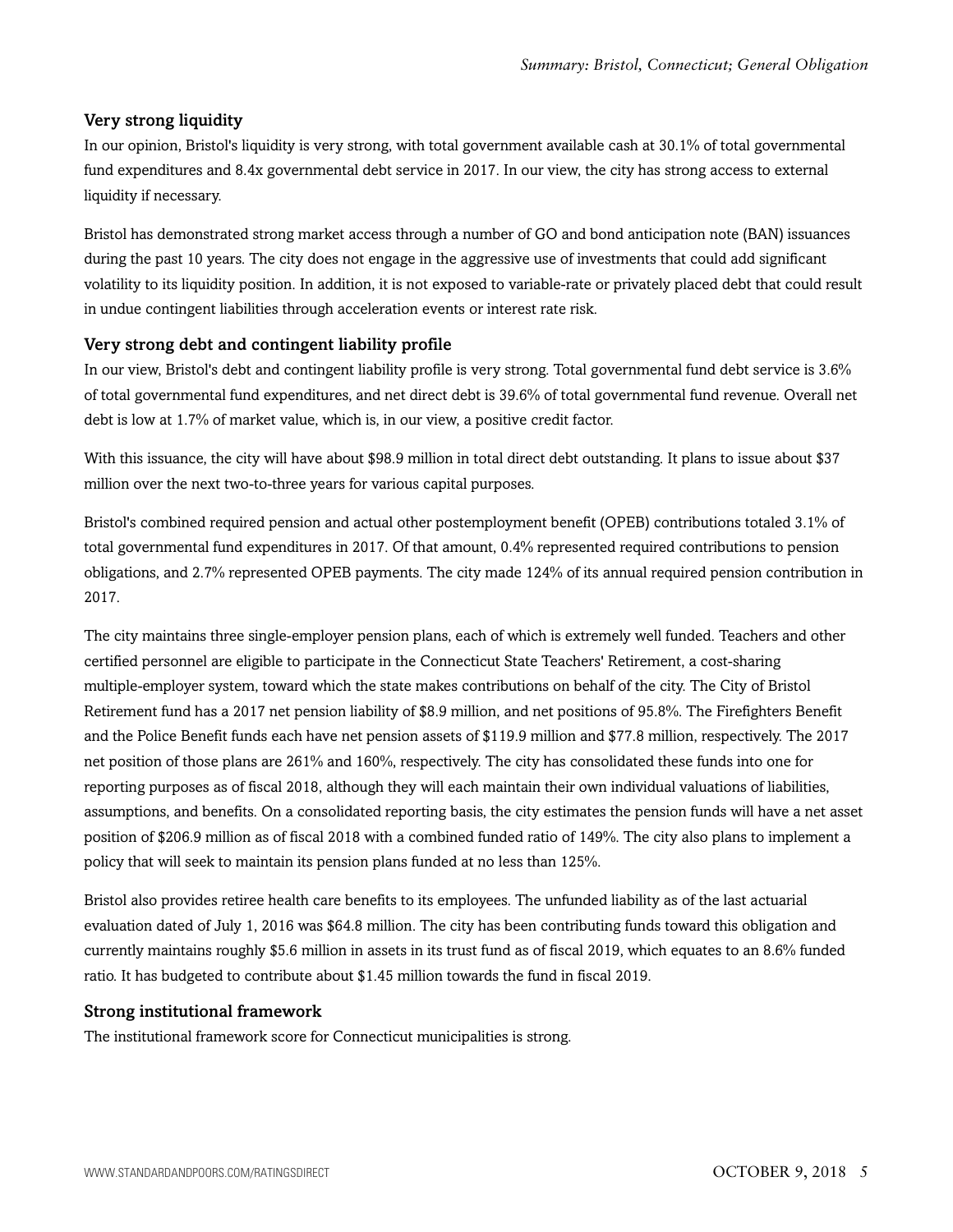## <span id="page-5-0"></span>**Outlook**

The stable outlook reflects our opinion of Bristol's strong economy that is supported by access to the Hartford and New Haven MSAs. The outlook further reflects our view of the city's strong budgetary performance and very strong flexibility that are bolstered by its very strong management practices. We also note the city's lack of budgetary pressure typically arising from the risk of accelerating pension contributions. Given these factors, we do not anticipate changing the rating over the outlook horizon.

#### Upside scenario

Should the city's economic profile continue to rise relative to those of higher rated municipalities in the region, and should the state funding environment stabilize and Bristol continue to produce balanced-to-positive operating results and maintain very strong budgetary flexibility, coupled with the adoption of stronger long-term financial plan, we could raise the rating.

#### Downside scenario

If the city experiences consecutive years of operating deficits, resulting in weakened budgetary performance or flexibility, we could lower the rating.

### <span id="page-5-1"></span>Related Research

- S&P Public Finance Local GO Criteria: How We Adjust Data For Analytic Consistency, Sept. 12, 2013
- Incorporating GASB 67 And 68: Evaluating Pension/OPEB Obligations Under Standard & Poor's U.S. Local Government GO Criteria, Sept. 2, 2015
- 2017 Update Of Institutional Framework For U.S. Local Governments

| Ratings Detail (As Of October 9, 2018)      |                  |          |  |
|---------------------------------------------|------------------|----------|--|
| <b>Bristol GO</b>                           |                  |          |  |
| <b>Unenhanced Rating</b>                    | AA+(SPUR)/Stable | Affirmed |  |
| Many issues are enhanced by bond insurance. |                  |          |  |

Certain terms used in this report, particularly certain adjectives used to express our view on rating relevant factors, have specific meanings ascribed to them in our criteria, and should therefore be read in conjunction with such criteria. Please see Ratings Criteria at www.standardandpoors.com for further information. Complete ratings information is available to subscribers of RatingsDirect at www.capitaliq.com. All ratings affected by this rating action can be found on S&P Global Ratings' public website at www.standardandpoors.com. Use the Ratings search box located in the left column.